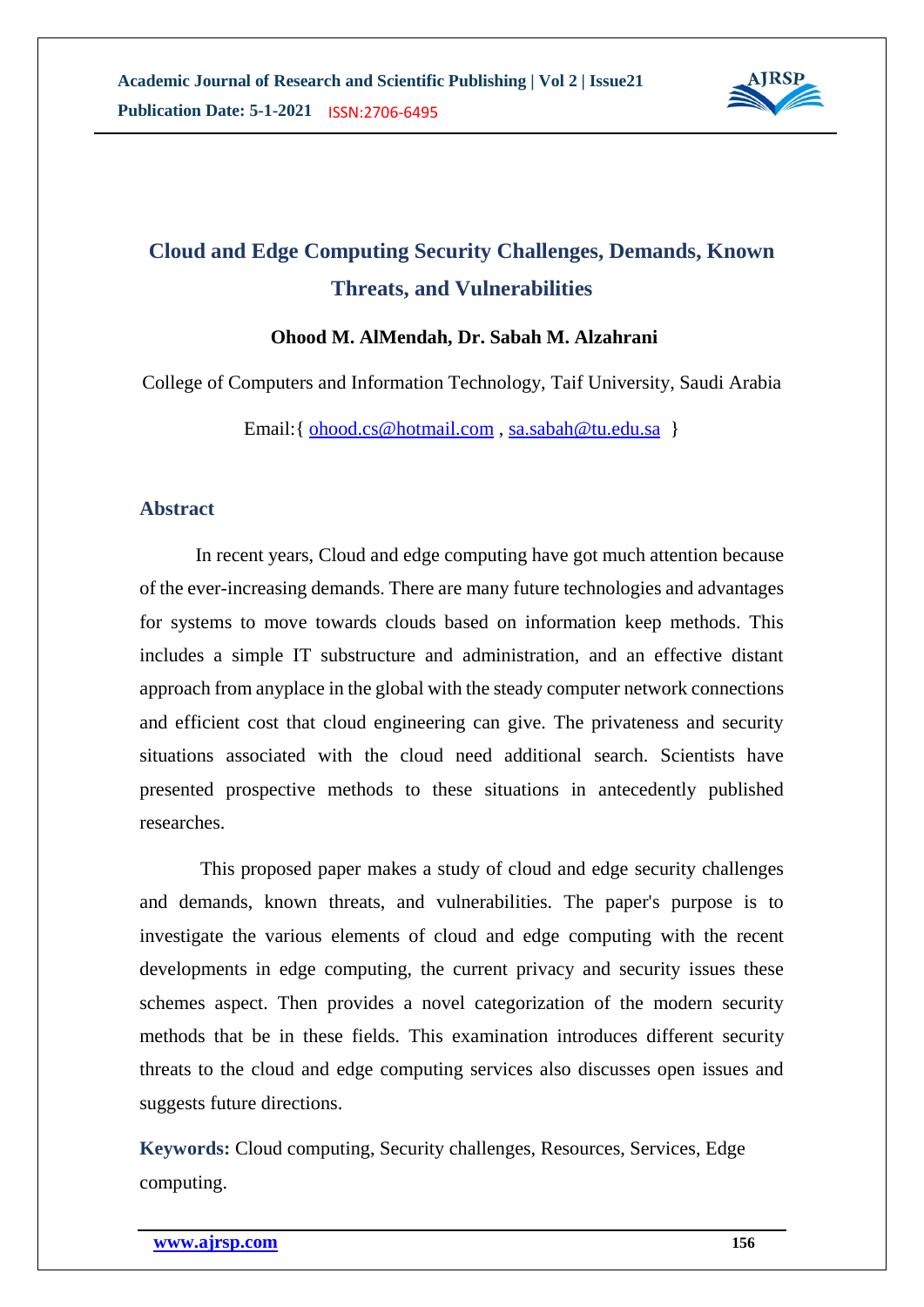

#### **1. Introduction**

In the past periods of time, cloud and edge computing have been in the trend in order to their engineering functions, data storage and network administration [1]. It performs all these functions in central data centers. It has profited acceptance of people and communities being an economic and efficient service, as well as its growing demand in various fields [2]. This has also produced an efficient worldwide expansion of cloud and edge computing. It can present the right quantum of assets in a precise geographical localization. It still augmented the productiveness of the communities by losing the amount of housework needed for IT teams [3]. These result from increasing cloud computing security, performance and reliability [4]. Edge computing is a newcomer in the computing landscape [5]. It brings cloud computing services and facilities nearer to the customers and features sped up the process and fast request echo time [6]. Presently advanced applications based on the internet such as monitoring, VR, and security observing need accelerated process and fast reaction time [7]. Typically, any customer uses his apps on his phone device with little resource, while it executes the main service and process on cloud servers. Cloud computing problems can be solved through the next three models of computing: Fog Computing [8], Cloudlets [9], and Mobile Edge Computing [10]. Cloud and edge computing have carried as many gains as much other technology applications [11]. For example, it makes it achievable to keep a high quantity of different information and services. Moreover, this application solutes the problem of constricted assets and decreased the price of assistance by jointing precious assets through many people. Asset dependability and execution need the framework to be strong versus security warns [12]. In later ages, cloud and edge computing has got the greatest important contents in security research [13].

This research includes data-keeping safety, network security, and software system security. The author in [11] presents the conception of Cloudlets to solute the interval trouble of righting the clouds utilizing computer assets accessible in the localized network. Likewise, Edge Computing Mobile supplies off-load process, app services, and store close final-customs.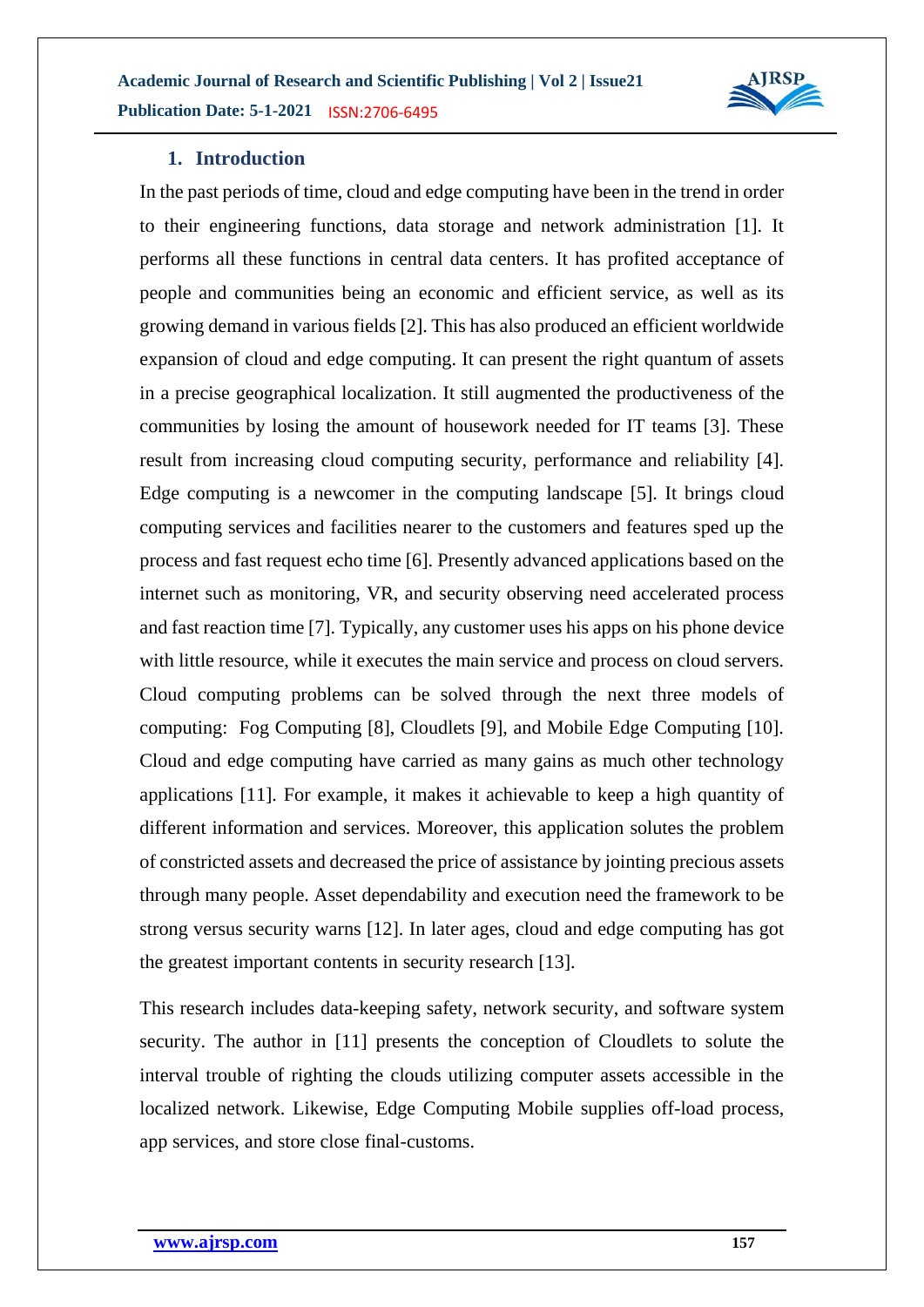

The hopeful characteristics of advanced engineering are navigation assist, site consciousness, ultra-minimum potency, and user nearness [12]. These advanced computing features make it suited for various futurity apps such as industry mechanization, realistic VR, smart home, intelligent sea observing and data analysis as present in Figure 1. Edge computing instrumentations such as access points, routers, station host and various services [13].



Figure 1. Cloud computing and edge computing applications architecture [14].

These Edge instruments enactment as a structure connecting clever phone devices to the clouds. Various papers [15,16,17] studied different characteristics of Edge and cloud computing such as the fogging technique while many papers concentrate on the advanced computing area such as Mobile Edge computing that concentrates on special app areas.

Nevertheless, no global review has been concluded that covers all characteristics of Edge and cloud computing, such as Fog, Cloudlet and Mobile-Edge computing [18].

# **The major objective of the paper:**

a) vide a review of the advantages of cloud computing, security threats, challenges, and recent computing.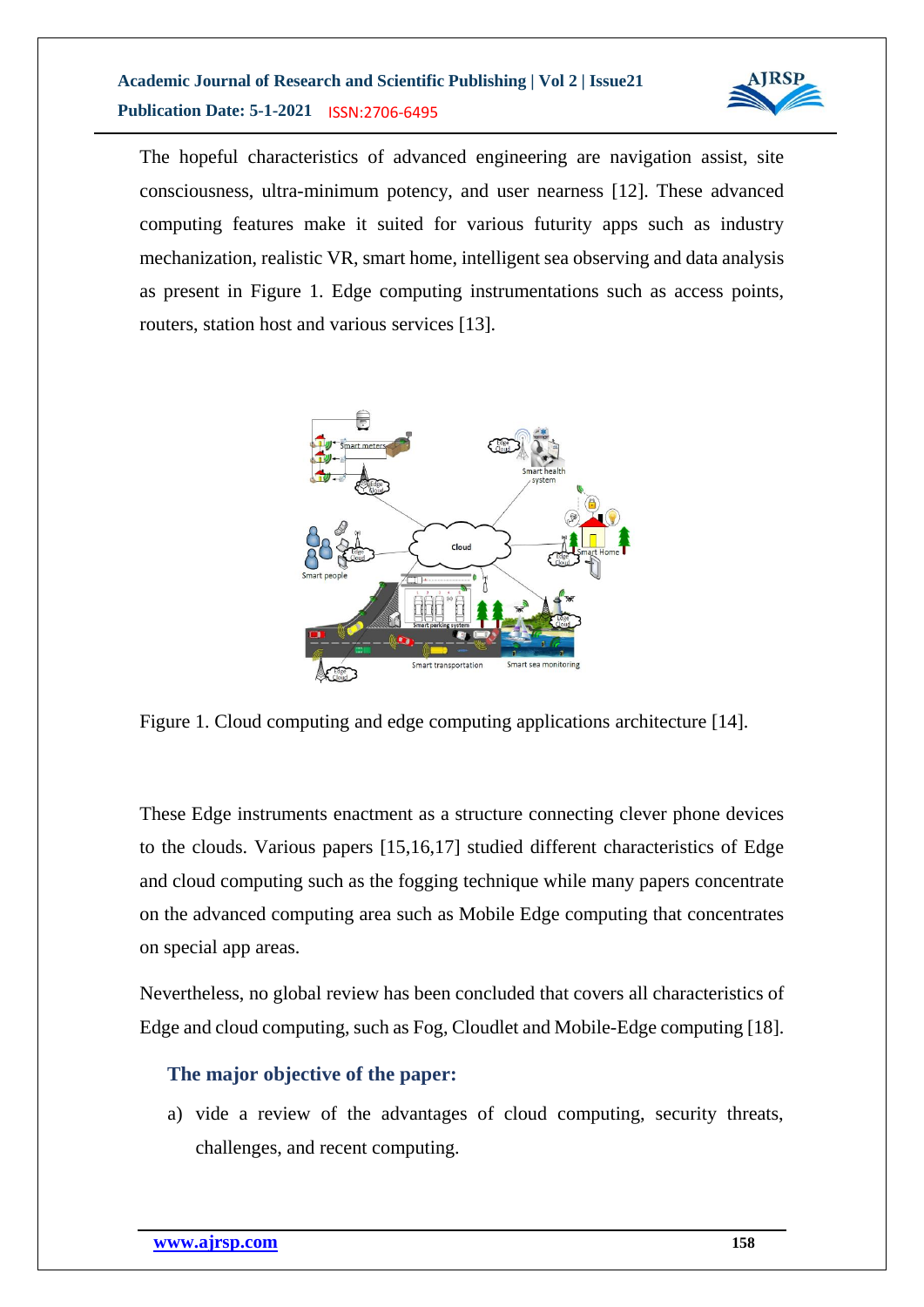

- b) An overview of all aspects of Edge computing and present its advantages and limitations.
- c) Define the fundamental requirements for visualizing the field of advanced computing.
- d) Make a comparison between Cloud Computing and Edge Computing.

The need of Edge Computing while Cloud Computing if it is available.

| <b>Cloud models</b>  | <b>Benefits</b>                                                                    | <b>Deficiency</b>                                                                     |
|----------------------|------------------------------------------------------------------------------------|---------------------------------------------------------------------------------------|
| <b>Private cloud</b> | Specific<br>organization.<br>Ability to<br>modify and<br>customize.<br>High secure | High costs<br>needs IT<br>experts.<br>More<br>expensive                               |
| <b>Public cloud</b>  | High reliability<br>and scalability<br>easy use<br>low cost                        | Unreliable<br>Low secure                                                              |
| <b>Hybrid cloud</b>  | Pliable<br>infrastructure<br>Cost controls<br>speed is quicker                     | Potential<br>challenges in<br>application<br>and data<br>merge.<br>Lack of<br>vision. |

#### **Table 1. A comparison between private, public and hybrid clouds.**

The last of this survey is prepared as follows. A background is provided on key security services and key technologies known in the cloud and edge computing the section 2. Section 3 encompasses main different between Cloud and Edge Computing. Section 4, present a Cloud security issues approaches. The paper conclusion and the future work present in Section 5.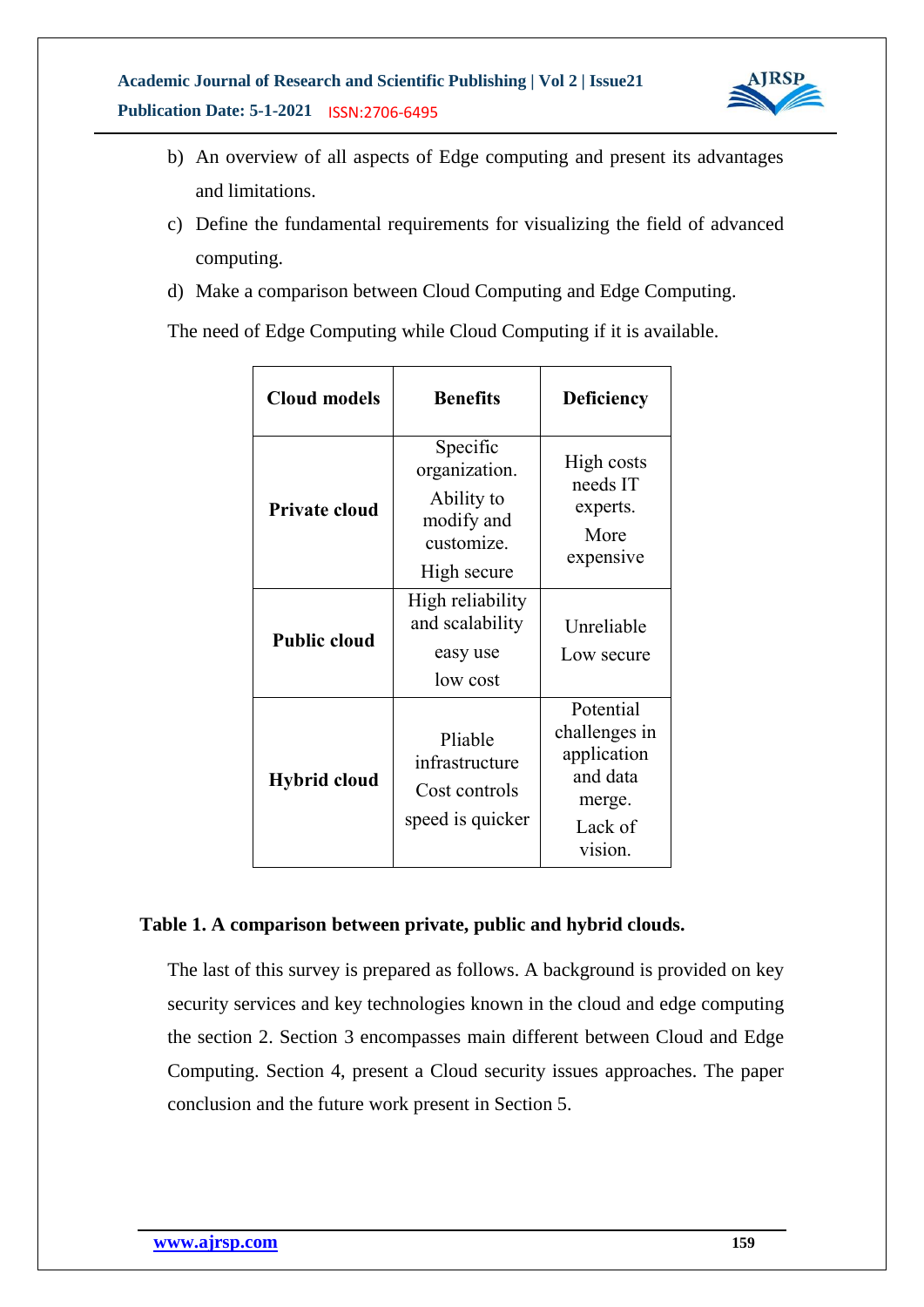

#### **2. Survey Overview**

This section introduces the basic concepts of cloud computing and edge computing then presents the main difference between them. The aim of this section is to give a strong foundation for the research objective.

#### **2.1 Cloud Computing**

A cloud computing can be classified in to its privacy. Cloud computing has a three kinds, namely private cloud, public and hybrid clouds [19]. In a private clouds it deals with an enterprise information center. The resources are allocated to one or several organizations and work between jobs. For this cause, the substructure is closely held and managed by the self-enterprise in these clouds [20]. Defining the relationship between customers and suppliers and discovering security risks is much easier. In the public cloud, the companies, governments, or institutions have and run public clouds. Furthermore, communities can add unblock accession online or other entrance in this form. In such a cloud, some defy arise in the resources locate and property discovery. It is precise hard to defend assets from different invasions and onsets.

Nevertheless, the third approach, Hybrid Clouds, is the most preferable in parts of features. This approach provides a private cloud linked to more than one exterior could service, however, information and applications are linked and centrally administrated. It should be noted that the security process of a hybrid cloud is better trustworthy than a public cloud if the structure is arriving over the internet cloud.

Nevertheless, every preparation model has special features and abuses [21]. In fact, every distribution model has its own specified benefit and harm regarding user experiments. The private cloud provides complete control over the user's experiment. However, sometimes, the public cloud does not control the user experience and the hybrid cloud recognizes that controlling the user experience depends on the understanding entered with the user [22]. Table 1 shows the main benefits and the main deficiency of private, public and hybrid clouds**.**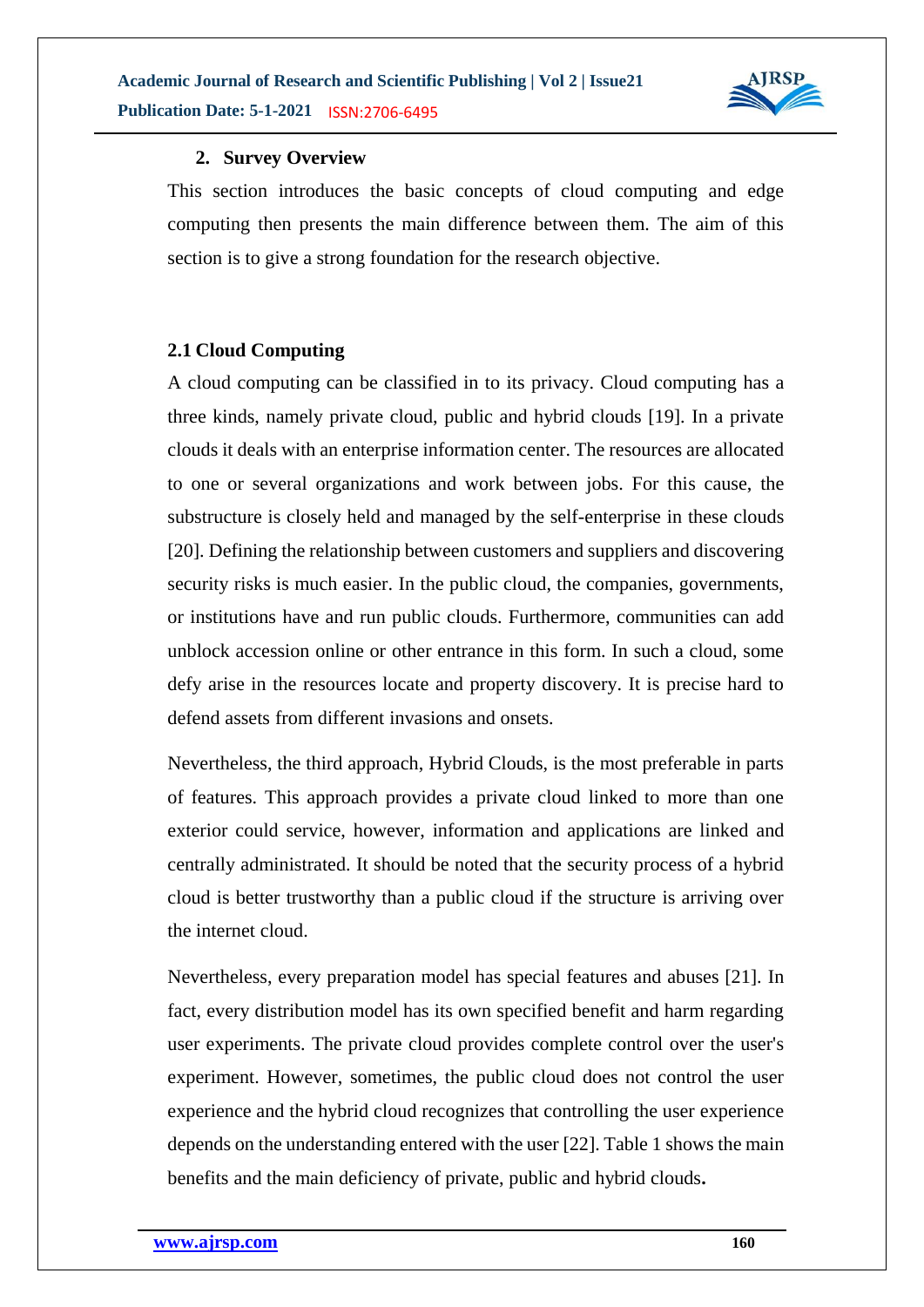

#### **2.2 Edge Cloud Computing**

Edge cloud computing leads information, systems, and computing services distant from the cloud servers to the boundary of the network [23]. Self-satisfied supplies and system developers can utilize advanced computing applications by offer services to customs closest to them. Edge cloud computing is described by rising bandwidth, lowest latency, and real-time arrival to scheme info that can be utilized by several systems [24]. A service supply can produce Radio Access Network available to the edge customers by open attain to novel services and systems. Advanced computing alters many modern services for scheme and consumers [25]. Terminal computing utilization situations are entity services, virtual reality, and information caching and video analytics. Hence, these modern computing normative and preparation of Edge frameworks turn into major enablers of additional income streams for vendors, third party and functions. There are some applications where edge computing can be more useful in the real world, such as streaming services, autonomous vehicles and smart Homes. Edge cloud computing can aid reduce dependency on the clouds and enhance the data processing rate. Also, there are actually many recent IoT instruments that have the process and store power availability. The transition to advanced process power allows these devices to be used to their whole potential. A Study [26] discusses key warnings and public security problems: data breach, IP and ARP spoofs, DNS poisons, SQL, LDAP and Os injections and zombie. A paper [27] elaborated on reviewed DDoS attacks and decrease approaches in cloud computing environments.

DDoS technique is a broad denial of service called DoS effect, the variation being the size of the attacks actuation its vulnerabilities, and the attackers number trying to attack the servers. There are three kinds of DDoS attacks, which are applicationlayer, massive, and protocol attacks. Several kinds of DDoS attacks are UDP, SYN, ICMP and HTTP floods [28]. The belongings of DDoS are lack of business, lack of goodwill, and loss of revenue to product owners. Authors [29] concentrate on the factors that impact cloud security: the data cloud, OS, memory and transaction management. They classify cloud security challenges such as data and privacy issues, infect applications, and confidentiality problems.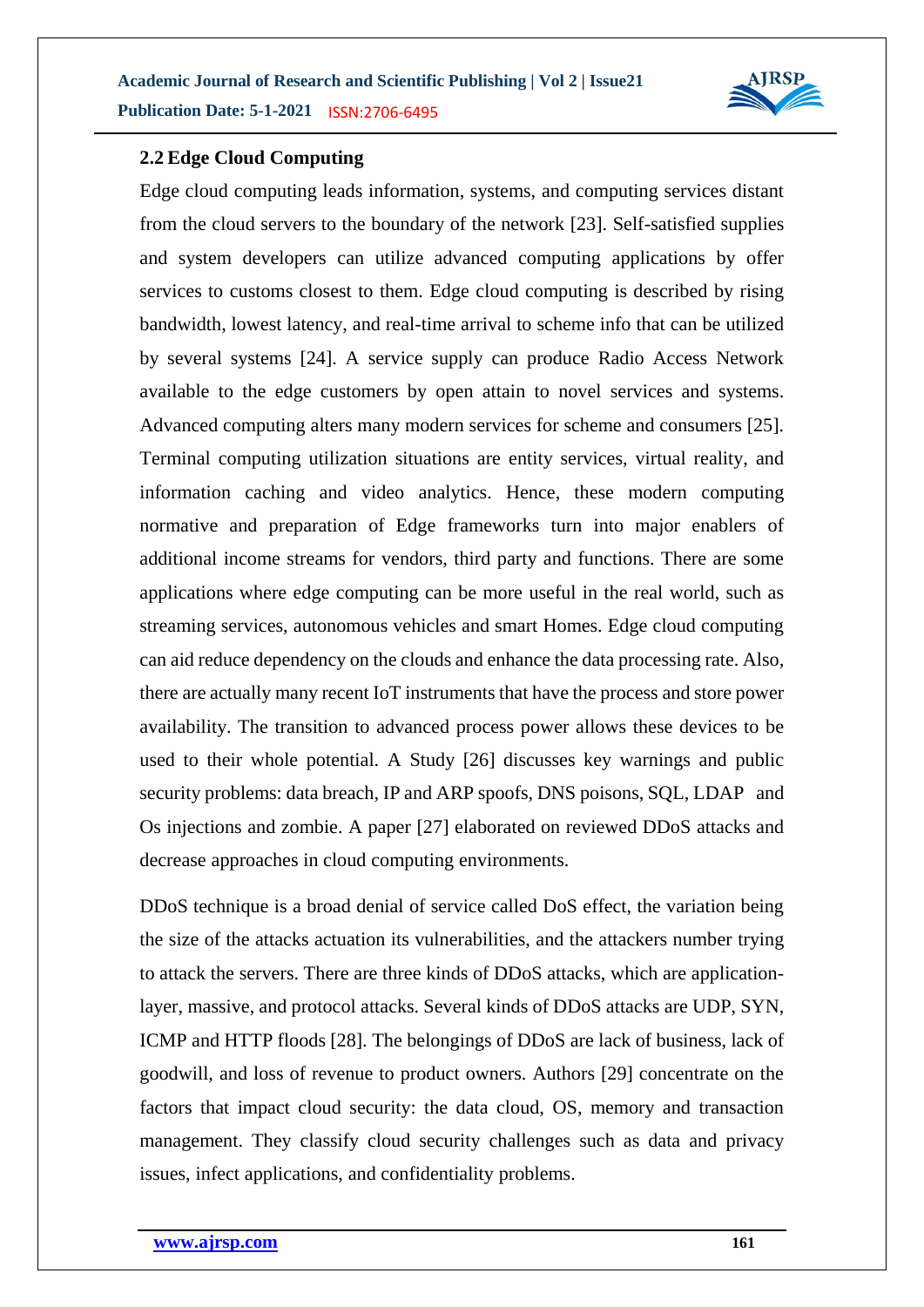

They also designed a multi-layer framework for solving cloud security issues which include Virtual Monitoring, Cloud Data, Cloud Storage and Virtual Machine Layers. Authors [30] have categorized cloud security issues into issues of data storage, identity management and access control, and contractual and legal issues. It also categorizes issues into data storage issues: data privacy, integrity, recovery and vulnerabilities, improper media sterilization and data backup. Identity Management and Access Control: A malicious intruder and an outside intruder. Contractual and Legal Issues: Service Level Agreements and Legal Matters. A study [31] surveyed the issues and challenges of cloud security. This study shows Browser based on vulnerabilities like SSL certificate phishing, spoof, and browser cache attacks. The integration data is influenced by low cryptography and a deficiency of powerfulness over the audit, permission, and authentications. It further discusses data theft and loss. Powerless passwords, key recorders, and other deceitful techniques affect recognition theft. Authors [32] discuss the main threats of cloud computing. A threat is information breaches, loss of data and interfaces, unsecured APIs, denial of serving, and account passage hijacking. Furthermore, a social application attack, malware injection attack and phishing attacks are granted. It also describes safety algorithms for Platypus and MD5 in the paper. Authors [33] focus on secured data and the main issues of privacy. They describe security as a collection of privacy, prevention of unauthorized disclosure of information, safety, preventing a modification of unauthorized and its accessibility, and preventing unauthorized withholding of data.

The great challenges in cloud computing are resource security, control, and management. We can divide cloud security into four parts: security systems, cloud server tracking, data privateness, avoidance of illegal insider processes and hijacking services. Network. The authors [34] enlist the next issues of secure cloud computing: data theft, rest, and loss and natural disasters. It furthermore examines privateness and usage issues. Authors in [35] surveyed safety challenges in service bringing forms. Data safety challenges in the SaaS technique are cross-site scripting, approach power fails, Operating Systems and SQL entry defects, cross-site request fraud, cookie tampering, unsecured store and unsecured configuration.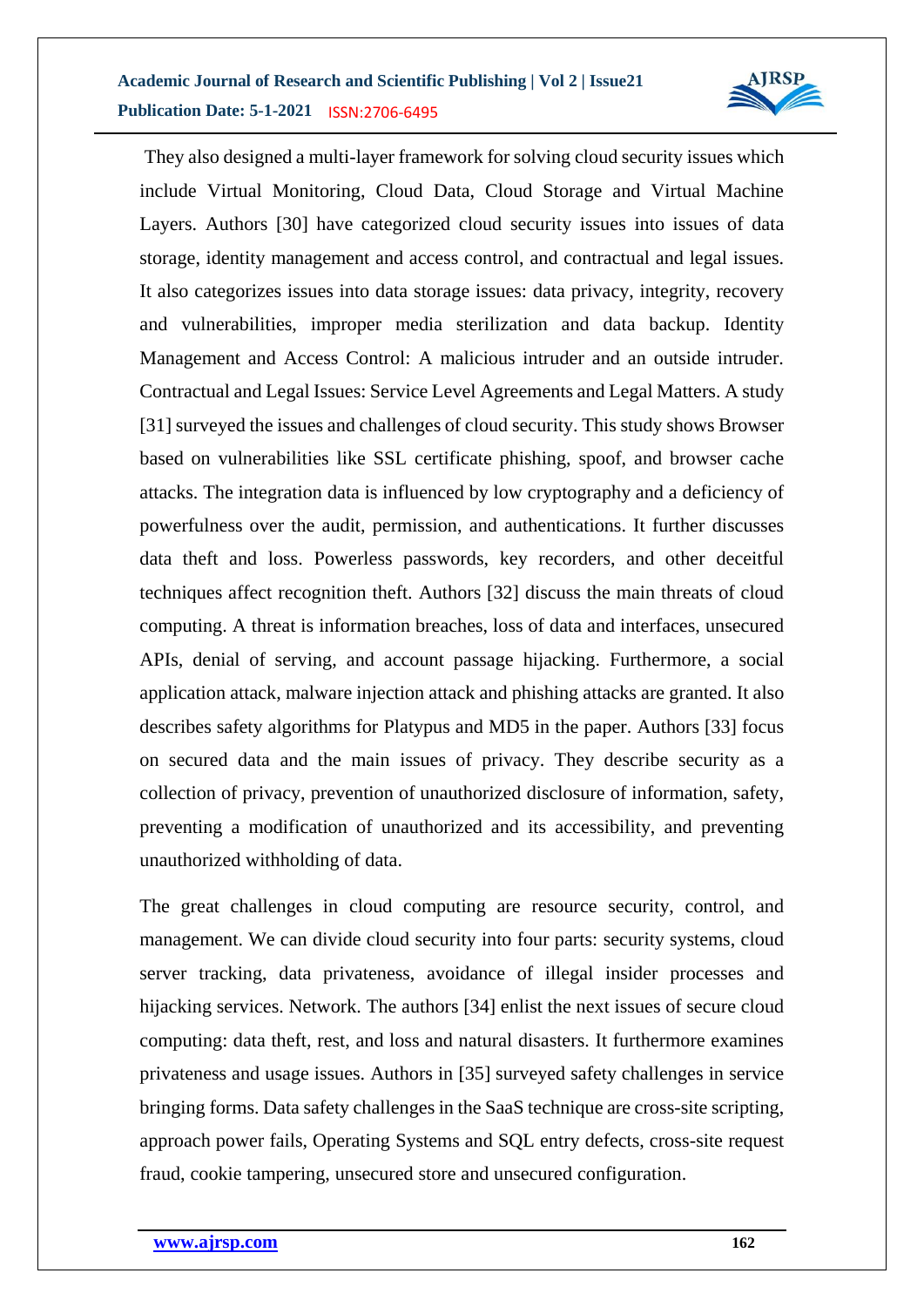

Secure issues of Networks such as incursion, packet analysis, and vulnerabilities in session direction, and uncertain SSL ownership configuration, are valid in the SaaS framework. A paper discussed [36] security in cloud computing issues has been cleared, identified and discovered by the Cloud Security Alliance. Multiple rentals were noted as the key security challenges. Authors in [37] introduce dual main categories of cloud security: Cloud Storage and Cloud Account Security. Cloud Account Security stands for the unity of data stored on untrusted servers. Cloud Account Security shows account validity made by untrusted cloud servers. A basic new Security Cloud protocol has been presented and its processes are discussed extensively in this study. It summarizes three kinds of attacks in this paper. Storage, account, and privacy cheats attack models. It also performed a safety and performance analysis to show the skillfulness of the designed protocol. Security Cloud eliminates each storage and computing challenges of cloud computing. Authors [38] Provides a classification of security challenges, classification of the DDoS attacks and defense techniques in cloud environments. This paper apparently represented the technique of the DDoS attacks and its defensive measure. They also discuss several security issues of the cloud in this study. Potential safety challenges in the cloud service bringing frameworks are DoS, DNS server, IP-based, impersonation, Cross-VM attacks, data breaches, privateness violations, seance hijacking, access control infraction, and physical impairment to infrastructure.

Finally, the powerfulness and failure of DDoS defense techniques have been listed.

## **3. Key Differences Between Cloud Computing and Edge Computing**

Edge computing is a new modern version of cloud computing that minimizes response time by transferring services closer to the final user. Edge computing reduces a load of clouds by giving edge networks the services and resources. Even so, advanced computing constructions cloud by enhancing service to the final user for time lag-sensitive applications [39]. Like the cloud, the providers offer applications for Edge service, data, and storage services to final users.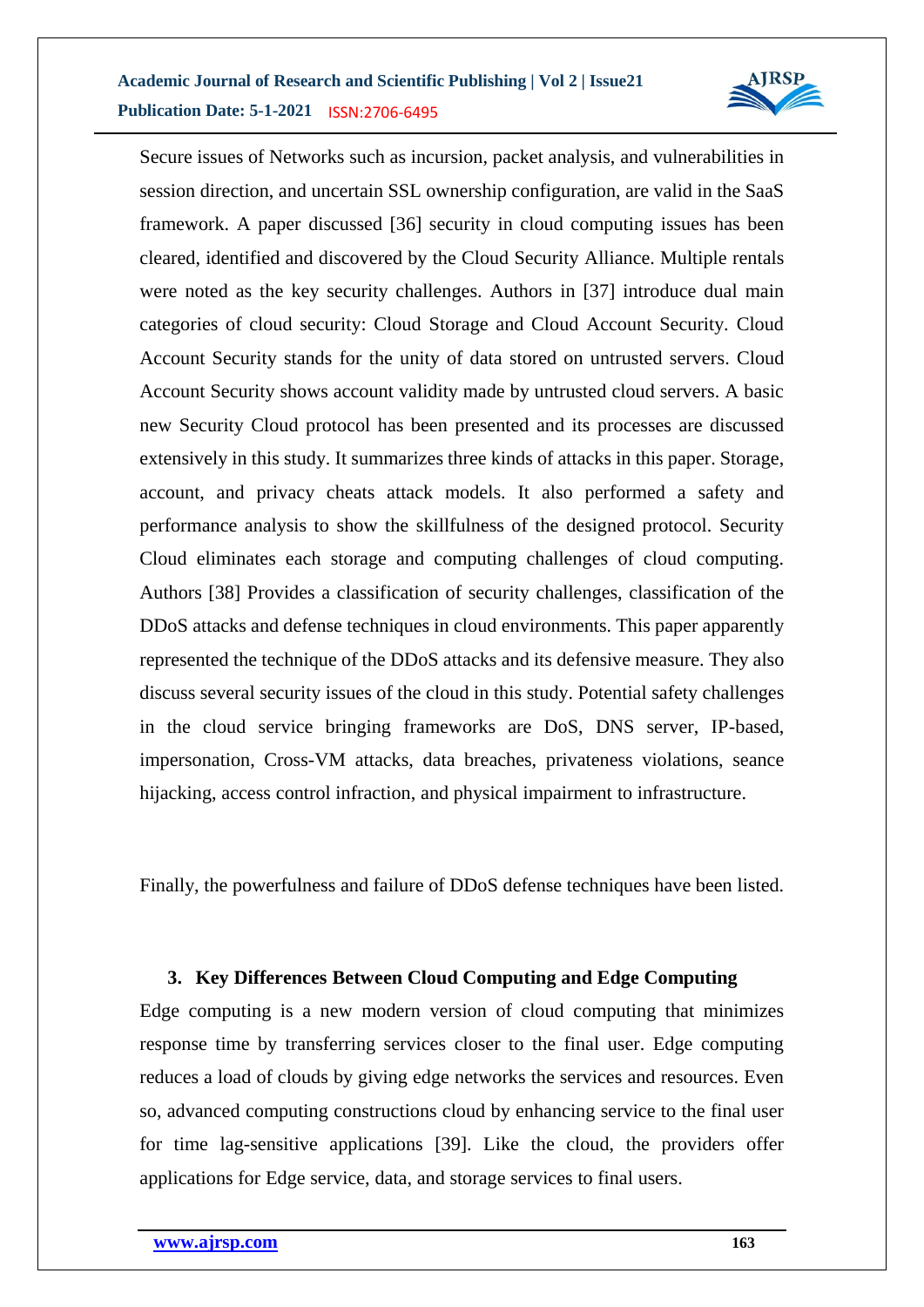

Although this symmetry in service, there are many significant differences between these two emergent computing models. The major variance between terminal and cloud computing is the location of the servers. The services are computed in the edge networks, while the service is in the clouds inside the internet. The availableness of services in the cloud inside the Internet relies on the multiple hop space among the final user of the servers in the cloud. A safely higher distance between a phone device and cloud server results in a higher time interval in cloud computing compared to the lower time interval set in high-end computing. Likewise, cloud computing has risen noise while peripheral computing has indistinct noise.

As opposed to cloud computing, edge computing aware of the location and provides advanced mobility help. The edge uses a distributive server model comparison with cloud computing that employs a localized model. The potential for attacks of data on the road is advancer in cloud computing than in edge computing resulting from the prolonged way to the servers. The target individuals of cloud computing are the public users on the internet, while the marked subscribers of edge computing are the terminal users. In contrast to the general scale of cloud computing, advanced computing limits, Edge devices have restricted capableness that produces them little ascendable than the clouds. The emergence of advanced computing is not recommended as a complete alternative to cloud computing.

The differences between them can be compared, such as those between racing cars and SUVs which have different purposes and uses. To conclude the main differentiation of the two types, Table 2 presents the main comparisons.

Edge computing is expanding cloud computing as it brings computing services nearer to final users at the edges of the networks. Edge's imagination was formulated to direct the latency rising services of delay-sensitive and frameworks that aren't completely managed inside the model of cloud computing. These applications program has the next needs:

- Extremely low and expected latency.
- Locating awareness.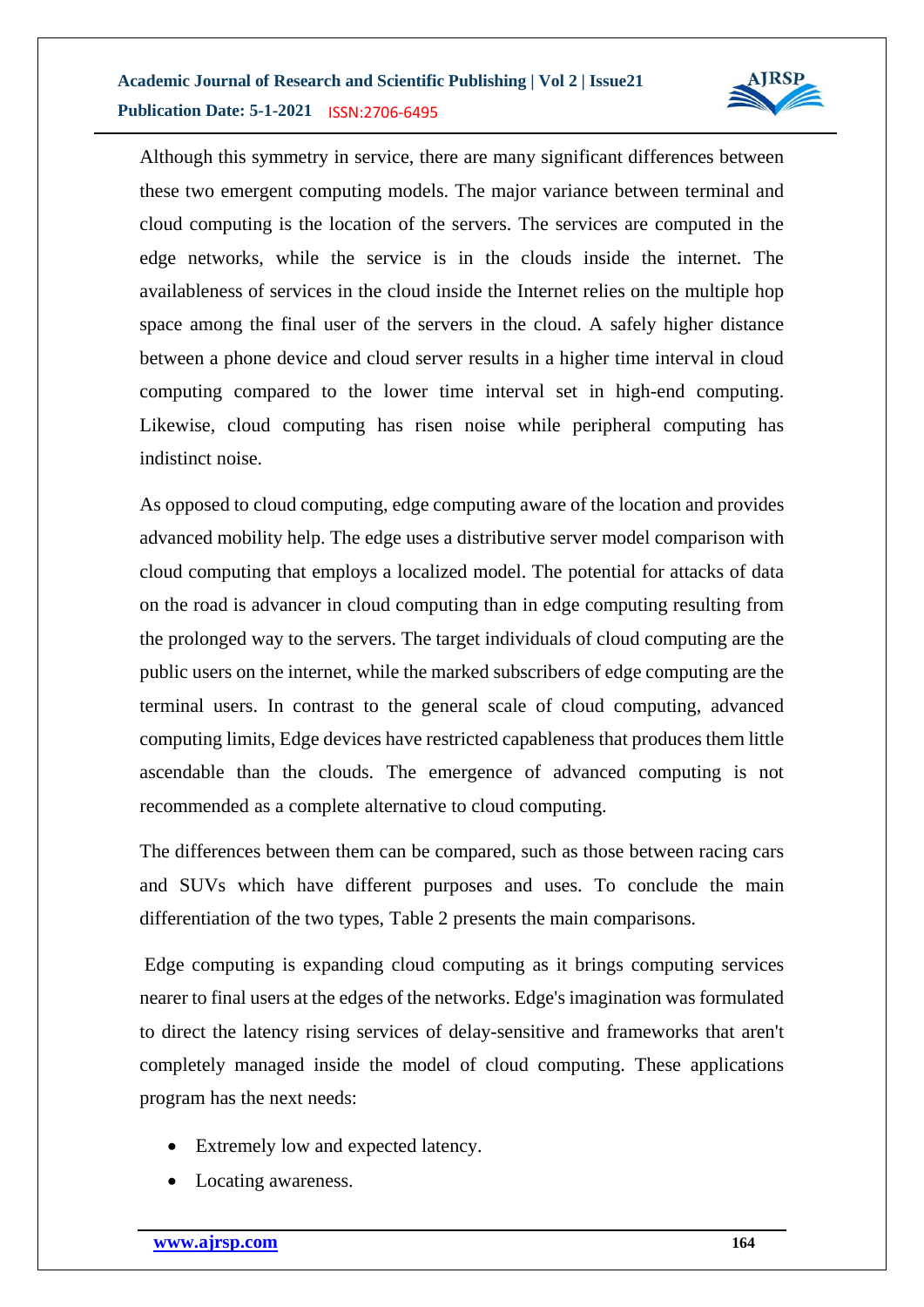**Academic Journal of Research and Scientific Publishing | Vol 2 | Issue21 Publication Date: 5-1-2021**  ISSN:2706-6495



• Navigation help.

Based on [40], Edge computing is a standalone pattern consisting of much heterogeneous device distribution that connects to the system and performs any computation project such as store and process. Any project can still help the provision based on rental service wherever the individual rents a system and gets motivators in resumption. Fog computing extends the cloud models that bring both services and resources to the backbone networks into the end network [41]. It is a virtual computing system that provides storing and network service in the terminal network. Cloudlet and Mobile-Edge Computing form some similar concepts to the fog computing paradigm. Cloudlet and Mobile-Edge computing only provide services to mobile device users with the flexibility to use locally available resources. However, Fog relies on devices designed by Cisco that possess computational capabilities along with normal device functions such as router and switches.

| <b>Differen</b><br>ce            | <b>Cloud</b><br>Computing                                                                                                                                           | <b>Edge Computing</b>                                                                                                            |
|----------------------------------|---------------------------------------------------------------------------------------------------------------------------------------------------------------------|----------------------------------------------------------------------------------------------------------------------------------|
| Program<br>m-ing<br>Languag<br>e | The Actual<br>programming is<br>well suitable for<br>clouds, because<br>it makes it a<br>single target<br>platform and<br>uses a single<br>programming<br>language. | Multiple<br>programming<br>platforms can be<br>used, each with<br>different run<br>times.                                        |
| Security                         | Requires a lower<br>strong security<br>plan.                                                                                                                        | Edge computing<br>needs a solid<br>security plan,<br>allowing<br>advanced<br>authentication<br>processes and<br>proactive attack |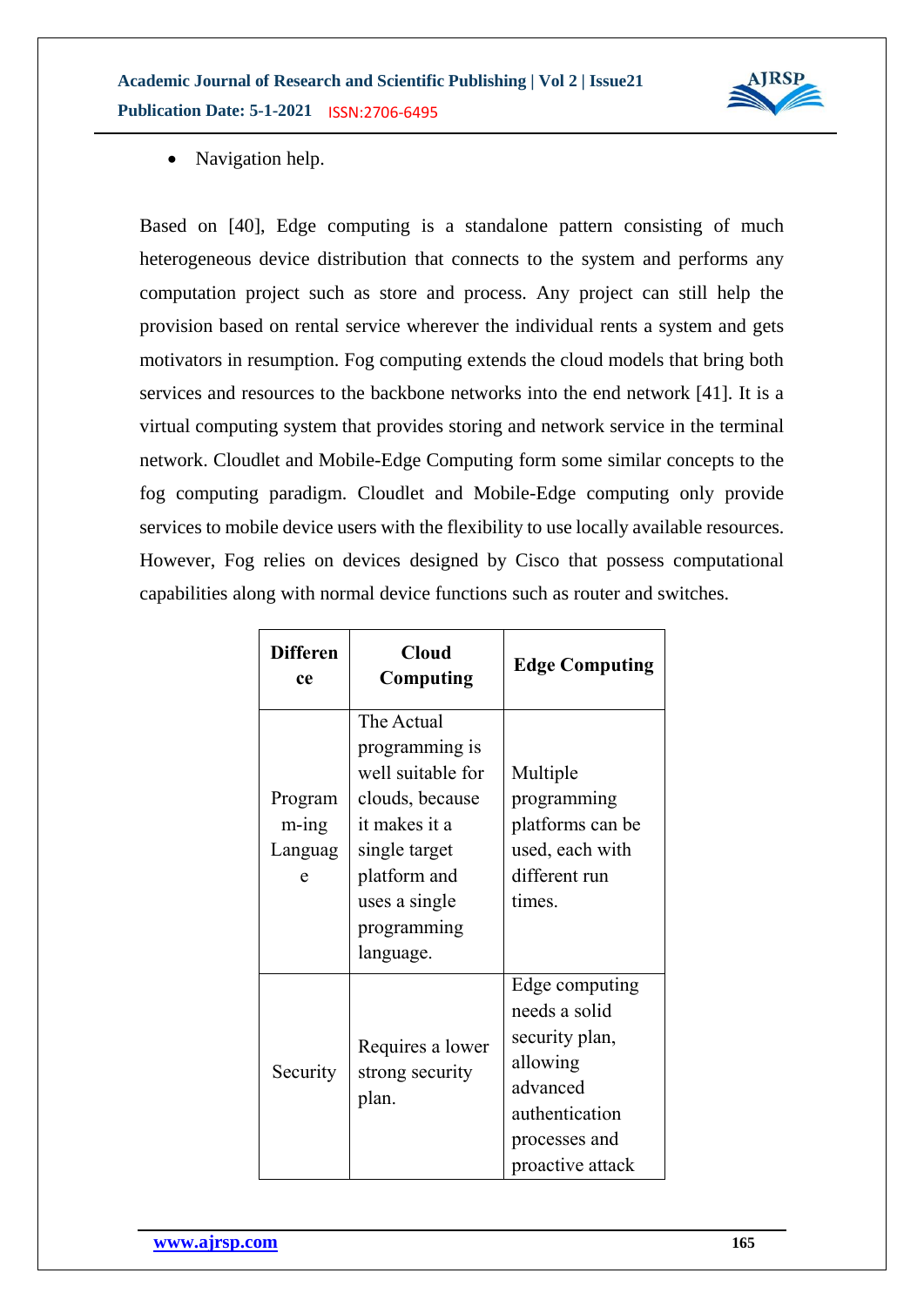**Academic Journal of Research and Scientific Publishing | Vol 2 | Issue21**



**Publication Date: 5-1-2021**  ISSN:2706-6495

|                           |                                                                                                                         | remediation.                                                                                                                                                                                                            |
|---------------------------|-------------------------------------------------------------------------------------------------------------------------|-------------------------------------------------------------------------------------------------------------------------------------------------------------------------------------------------------------------------|
| Suitable<br>Compani<br>es | Cloud computing<br>is best suited to<br>enterprises and<br>organizations<br>that deal with<br>large storage of<br>data. | Edge computing<br>is ideal for<br>operations with<br>high latency<br>concerns. Thus,<br>mid-sized<br>companies with<br>budgetary<br>constraints can<br>use edge<br>computing to<br>economize<br>financial<br>resources. |

**Table 2. A comparison between Cloud Computing and Edge Computing.**

## **4. Cloud security challenges and issues**

Although cloud computing has brought a variety of useful services, it also includes many security threats and challenges. Since a lot of information is transmitted across the network and stored in specific resources in the cloud, there are many vulnerabilities that malicious actors can exploit. In this section, we discuss the security state of cloud environments. Security policies consider measures needed to avoid attacks by taking precautionary measures.

These criteria must get the active situation in the clouds without compromising execution and authenticity [42]. The security policies operate based on regulatory authorities and incorporate various service level agreements, client management issues, and prior trust.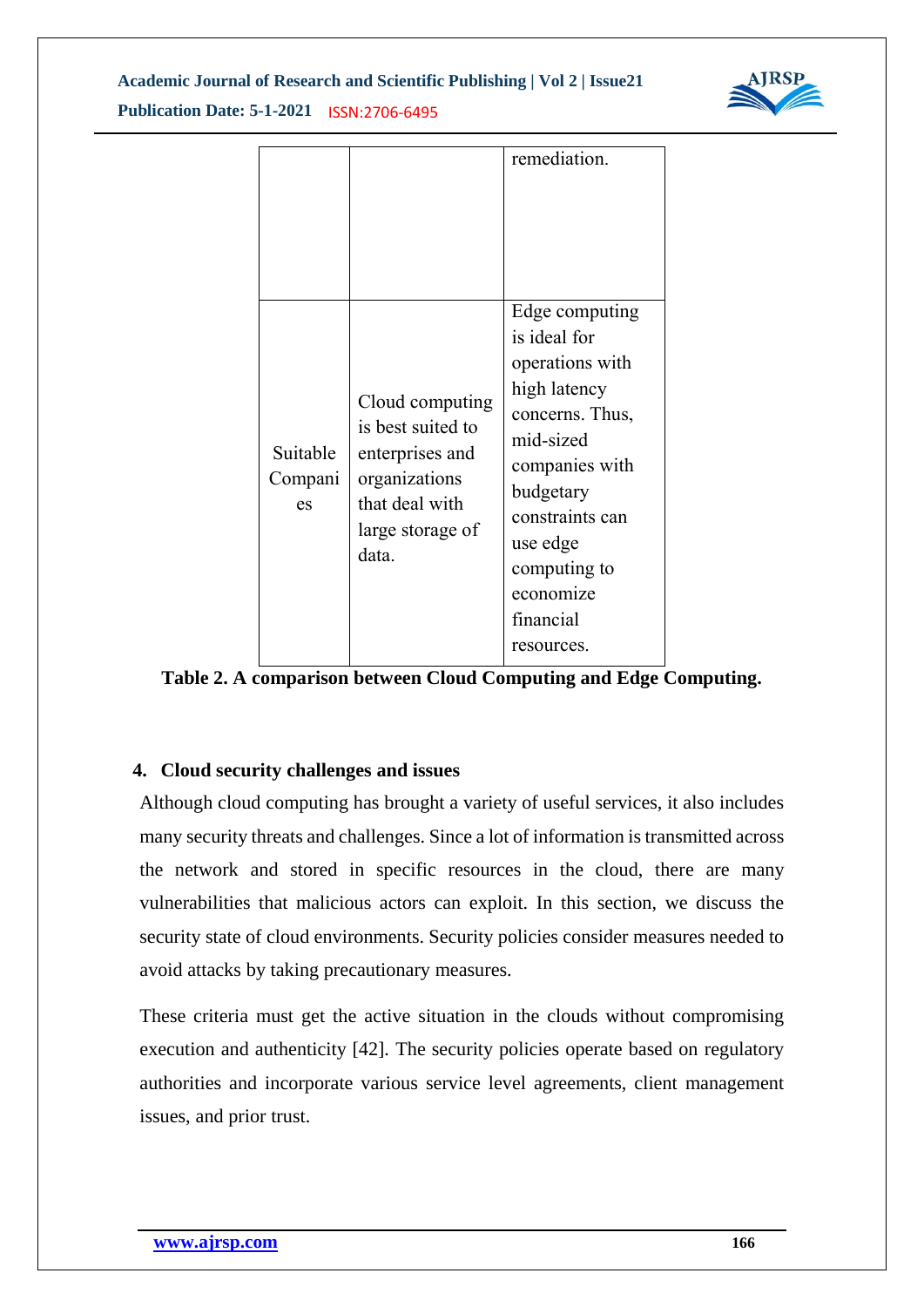

Most communities have attempted to concentrate on consumers. Client administration problem as one of the most important concerns in cloud security encompasses many aspects including customer experiences, customer-centered privacy, customer authentication system, and customer service level agreement.

Clients expect their service providers to know their own demands, personal circumstances, and life's difficulties. To provide better services, service providers must know the needs of their customers and provide them with customized solutions. Customer expertise makes a critical goal in using the cloud. This expertness creates organizations capable of offering outputs and services accepted to any consumer. For illustration, there are some cloud profits traced from a people's activity history and their connection to the provider. In recent years, the cloud based on services have enhanced consumer expertise in the marketplace so that many companies are in trouble due to the deficiency of a cloud-found customer framework, while selecting a secure cloud helper institution, will be hard for customers with expertise in safety regions.

Trust is the most serious part of supports to form concerned relations potent. For trust has received little attending in cloud computing, and as an outcome,

deficiency of trust and perceptive in cloud services has reasoned enormous limitation for cloud computing acceptance. This limitation produced a spread between acceptance and invention and effect users of cloud computing doubt this another property of computing. To structure this spread, assurance related to computing must be accepted from a technology and business position [43].

The fast growing of the Edge computing category has opened up the demand for dynamical evaluation frameworks that can appropriate the modifying prospects by dramatic a correct scale between the user's prospects of choice of aided, little time lag and cost, and the service provider's price and functional skillfulness. It is a difficult project to create dynamical and quick evaluation framework, as one pricing model may not be successful for the conflict of many clients. It is also difficult to supply best evaluation framework for heterogeneous Edge computing schemes that can message common payments for service supplies and consumers.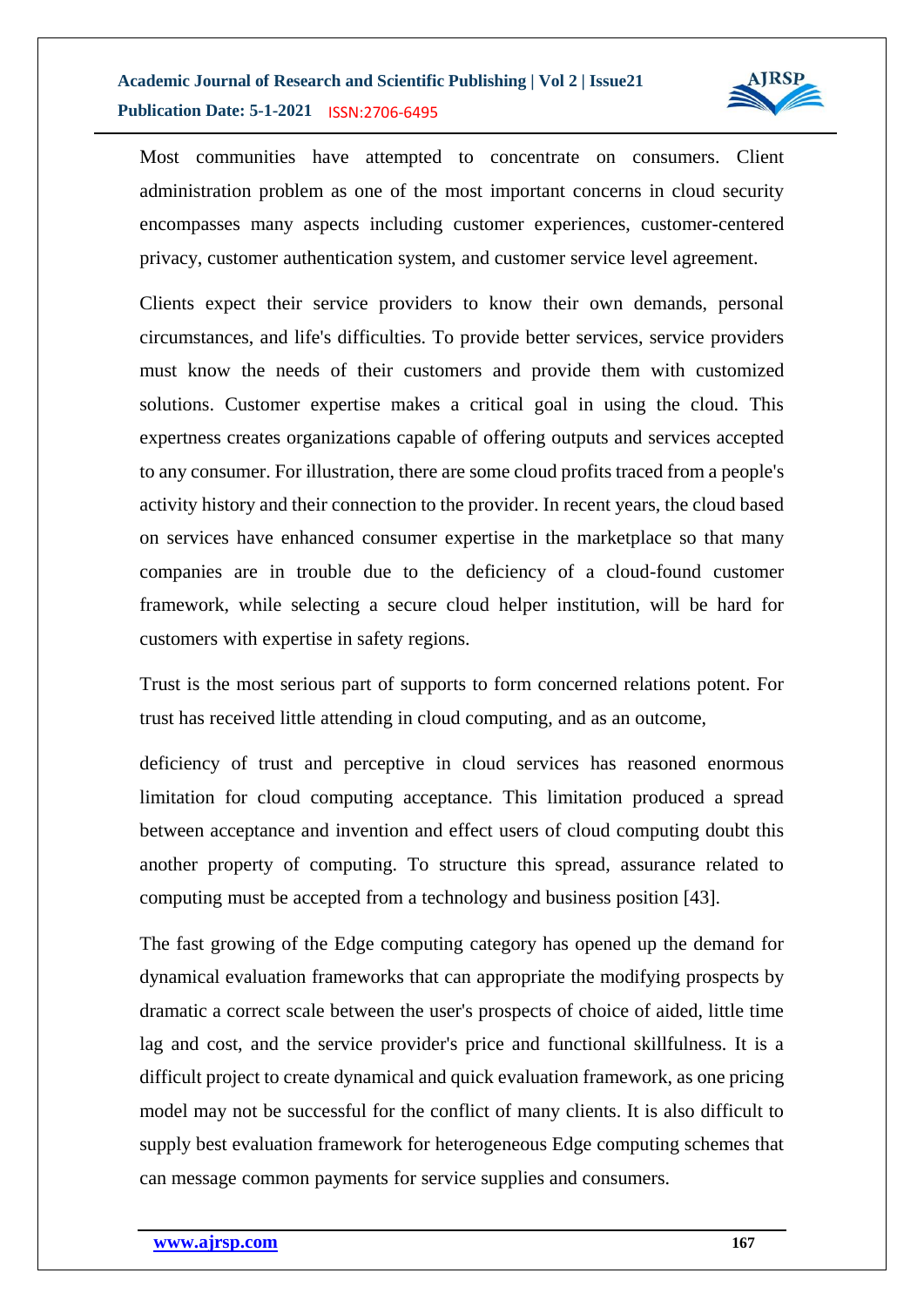

Nevertheless, the evaluation possibility for cloud services [44]. Enhanced cloud security provides a secure information infrastructure. However, considering the human factor of cloud security is a necessity for organizations. To characterize the human role in the security aspect of the cloud, humans can create diverse innovations and solve all problems. In cloud systems, the level of human access to the system varies, so an employee or customer with an administrator access level can play an important role in providing or destroying the system's security. To fix security threats and eliminate vulnerabilities, and technological flaws, human errors and behaviors must definitely be considered. With an increased focus on human behavior, a pattern of vulnerability can be found. After that, social engineering attacks will be monitored and studied in more detail. The more network applications, the more digital crime. Digital forensics plays a vital role in protecting and recovering operational data. Digital forensics is the process used to reveal and interpret electronic data. As the number of users increases in the digital world, it is more likely that illegal malicious users will exploit cloud services. It spread this issue more widely when customers bring in their access devices, including Windows PC, MAC, iPhone and Android smartphones.

However, digital forensics has faced many challenges including the wider scope and the increase in the amount of styles operational in the cloud, which makes it hard to collect and encode information from the various OS on several platforms. Give to a lately publicized study [45], some administrations are interested in their personal and sensitive data held by companies. They are worried that these institutions may utilize the information for aims different than the purposes for which it was collected. Based on this paper, over 93% of companies utilize cloud services at the time, just 23% of them completely trustable public clouds to save their information data safe. While movable to IaaS, the highest serious felt of relevant authorizations is to have steady safety monitoring that provides merged safety with centralized administration over all the cloud infrastructure and conventional data centers. Nevertheless, though confidence services in the public cloud continue to modify over years, published papers on cloud security could ever be presented.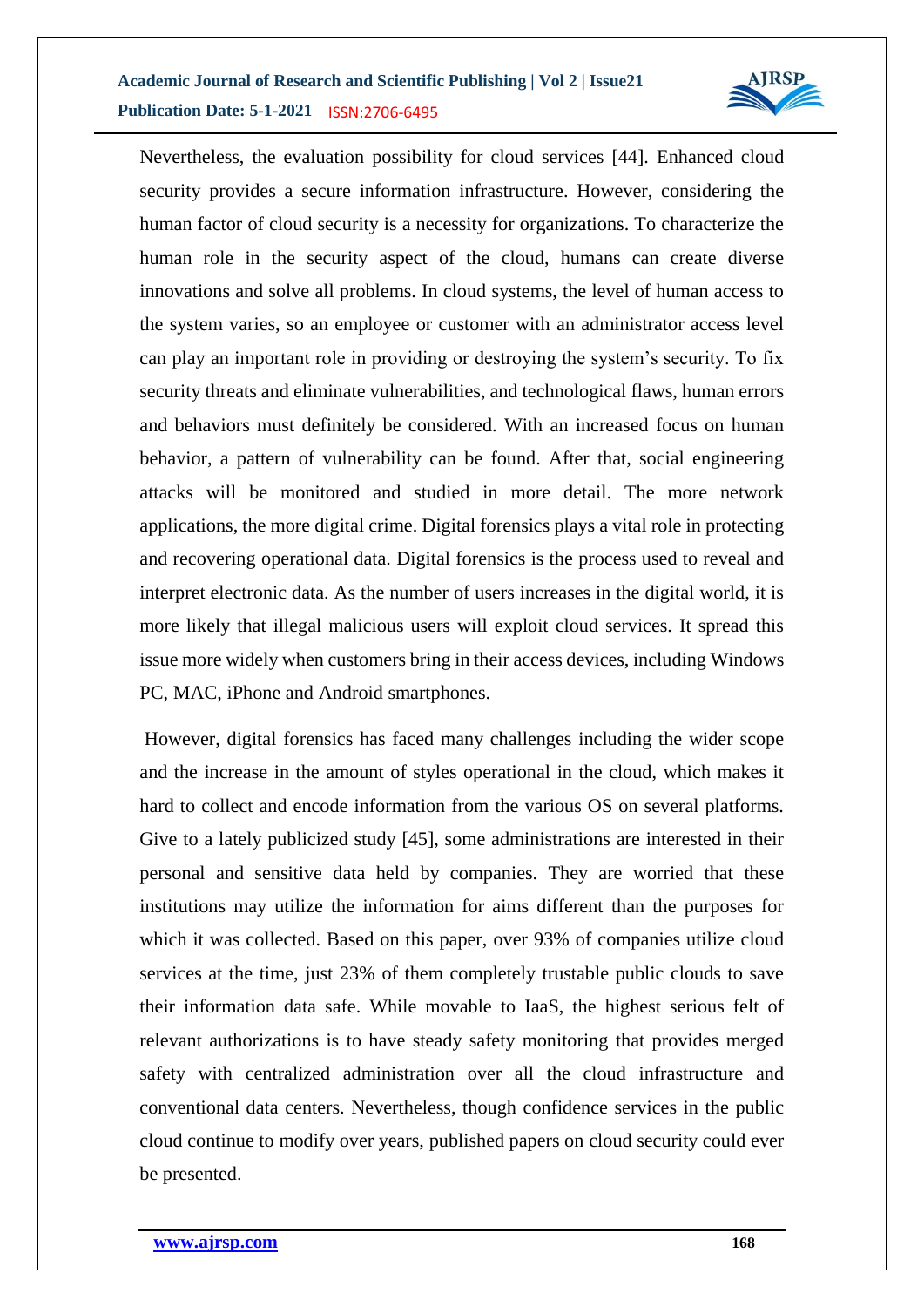

The major interest of cloud customers is how their information is utilized as it is achievable for despiteful information positions to effort this information. A third party can attest, account, and permit secret information and defend the data versus forbidden despiteful individuals. Thus, once it loses the quality of the third party, the cloud situation will be seriously vulnerable and it will cooperate with several security characteristics. In reality, the start period for the limitation is where providers don't experience whereof the resources have given their information of storage their information [46]. So, this issue can be saluted with the next steps. First, the information presented by cloud providers should be encoded using symmetrical keys encryptions techniques. In this stage, TTP petitions and keeps the secure keys to execute data confirmation tasks. At last, the service user can ask for the secret key and implement a process task.

#### **5. Conclusion and The Future Work**

Cloud services are present a critical concern of the company's being, as they provide a tremendous chance to speed up business activity through its skill to rapidly expand, letting be flexible in using resources,

And giving new chances for cooperation. In reality, the cloud carries several advantages to organizations, governments, and even states. Regardless of providing many benefits, clouds are quite vulnerable to several security issues. Edge computing and cloud computing are different technologies that cannot replace each other. Edge technology has been accepted by many organizations because of overcoming minor issues of cloud computing. However, it hasn't been proven as it isn't the only solution to the hurdles that IT vendors face. The main objective of this paper is to display all the security issues in cloud environments and to give suitable solutions to fix these difficulties. This survey tries to display several security problems, attacks, and vulnerabilities that hinder the acceptance of edge and cloud computing.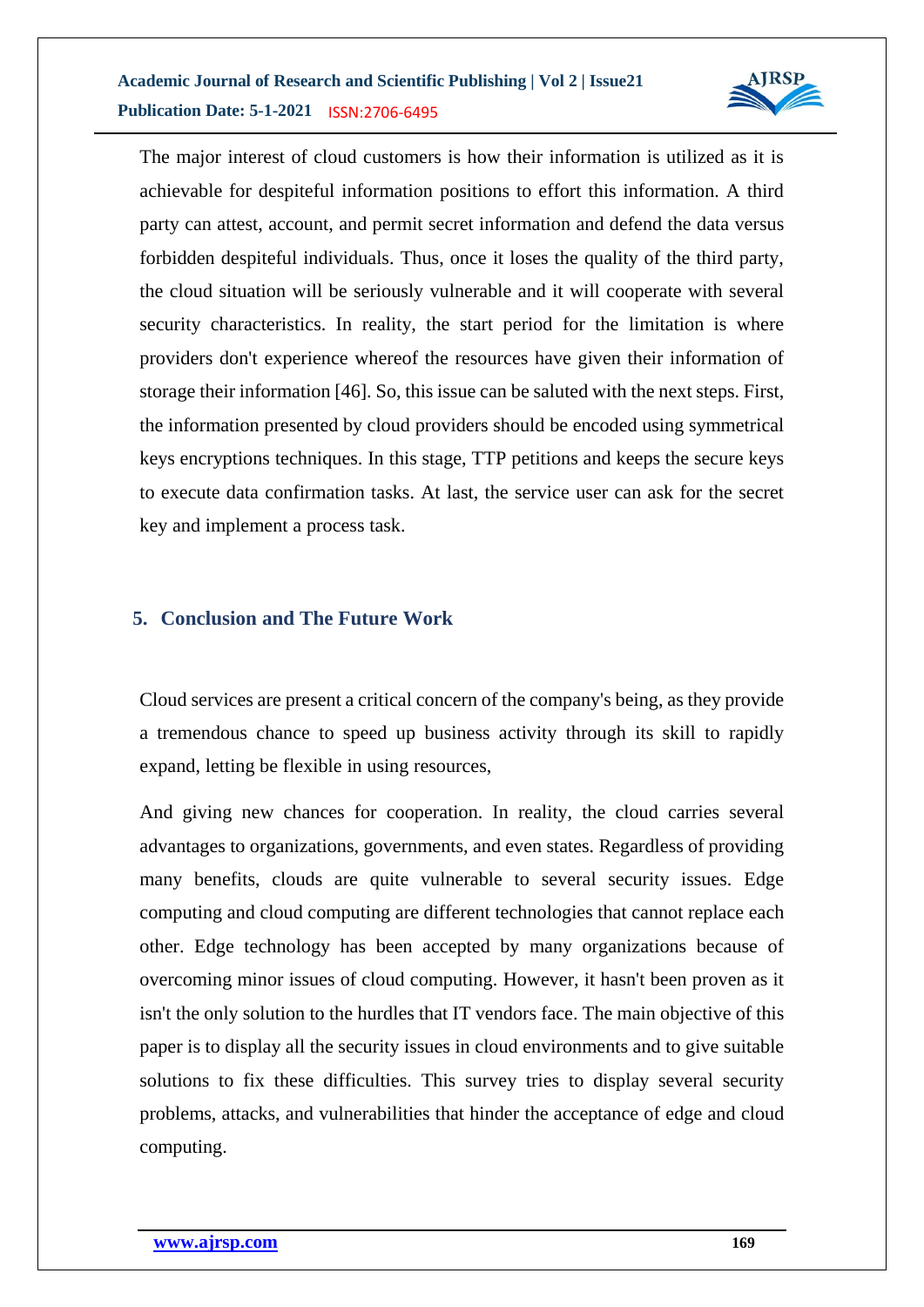

This study gives suitable data for future analysts to understand the cloud computing model and terminal computing and to advance the research to solve unaddressed problems. The future scope purpose is to explore research directions in cloud computing and edge computing.

#### **References**

- [1] Sittón-Candanedo, Inés, et al. "A review of edge computing reference architectures and a new global edge proposal." *Future Generation Computer Systems* 99 (2019): 278-294.
- [2] Alemzero, David Ajene, et al. "Assessing the perceived impact of exploration and production of hydrocarbons on households perspective of environmental regulation in Ghana." *Environmental Science and Pollution Research* (2020): 1- 13.
- [3] Matinmikko-Blue, Marja, et al. "White Paper on 6G Drivers and the UN SDGs." *arXiv preprint arXiv:2004.14695* (2020).
- [4] Varshney, Shefali, Rajinder Sandhu, and P. K. Gupta. "QoS based resource provisioning in cloud computing environment: a technical survey." *International Conference on Advances in Computing and Data Sciences*. Springer, Singapore, 2019.
- [5] Galambos, Peter. "Cloud, fog, and mist computing: Advanced robot applications." *IEEE Systems, Man, and Cybernetics Magazine* 6.1 (2020): 41-45.
- [6] Priyanka, E. B., S. Thangavel, and Xiao-Zhi Gao. "Review analysis on cloud computing based smart grid technology in the oil pipeline sensor network system." *Petroleum Research*(2020).
- [7] Li, Xin, et al. "Internet of Things to network smart devices for ecosystem monitoring." *Science Bulletin* 64.17 (2019): 1234-1245.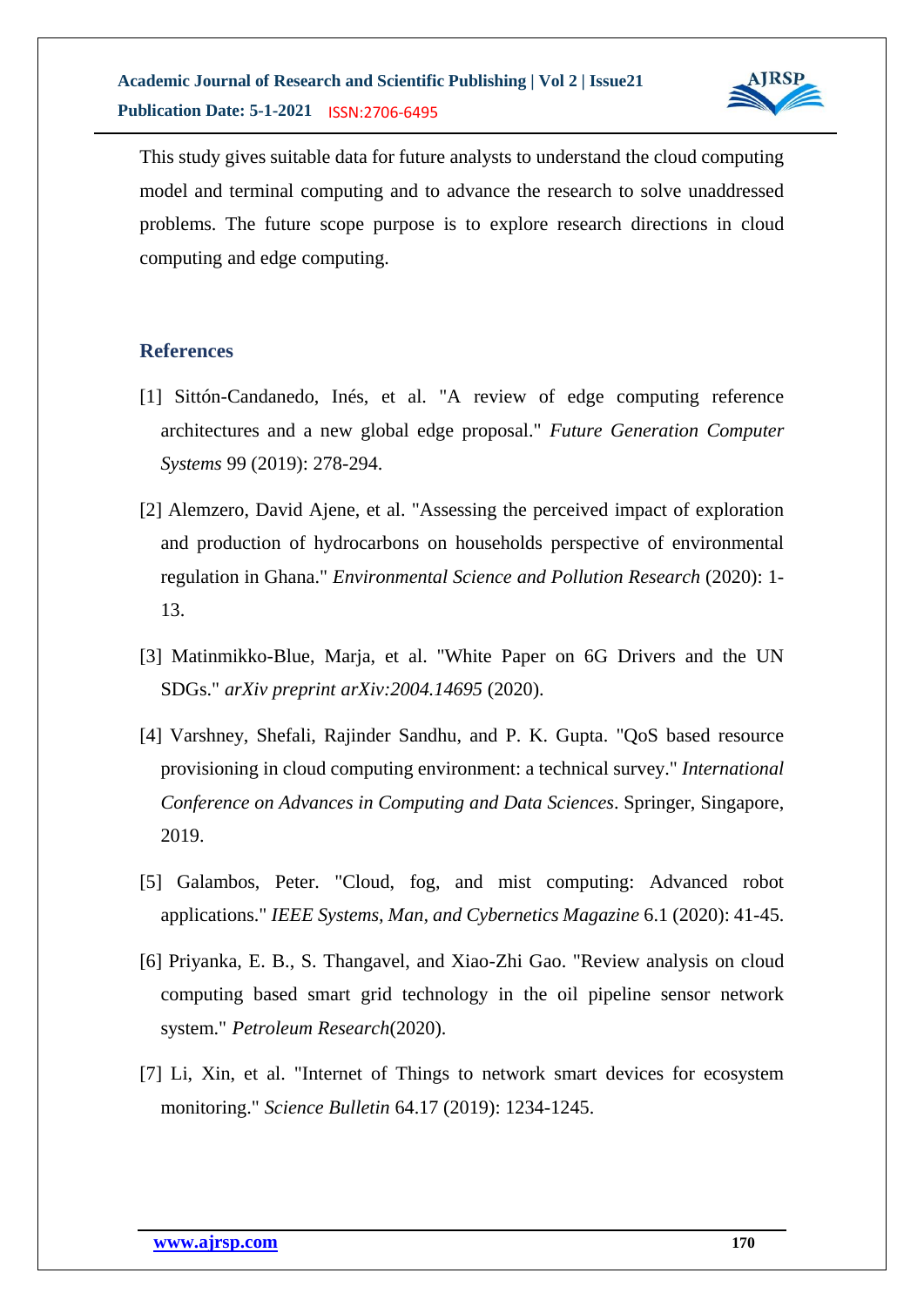

- [8] Ghobaei-Arani, Mostafa, Alireza Souri, and Ali A. Rahmanian. "Resource management approaches in fog computing: A comprehensive review." *Journal of Grid Computing* (2019): 1-42.
- [9] Yang, Song, et al. "Cloudlet placement and task allocation in mobile edge computing." *IEEE Internet of Things Journal* 6.3 (2019): 5853-5863.
- [10] Bai, Tong, et al. "Latency minimization for intelligent reflecting surface aided mobile edge computing." *IEEE Journal on Selected Areas in Communications* 38.11 (2020): 2666-2682.
- [11] Sabella, Dario, et al. "Edge Computing: from standard to actual infrastructure deployment and software development." *ETSI White Paper* (2019).
- [12] Simelane, Sibongile, N. Thirupathi Rao, and Debnath Bhattacharyya. "Significant Security Aspects in Cloud Computing Based Data Centers."
- [13] Garg, Sahil, et al. "Edge computing-based security framework for big data analytics in VANETs." *IEEE Network* 33.2 (2019): 72-81.
- [14] Khan, Wazir Zada, et al. "Edge computing: A survey." *Future Generation Computer Systems* 97 (2019): 219-235.
- [15] Abbas, Nasir, et al. "Mobile edge computing: A survey." *IEEE Internet of Things Journal* 5.1 (2017): 450-465.
- [16] Mach, Pavel, and Zdenek Becvar. "Mobile edge computing: A survey on architecture and computation offloading." *IEEE Communications Surveys & Tutorials* 19.3 (2017): 1628-1656.
- [17] de Assuncao, Marcos Dias, Alexandre da Silva Veith, and Rajkumar Buyya. "Distributed data stream processing and edge computing: A survey on resource elasticity and future directions." *Journal of Network and Computer Applications* 103 (2018): 1-17.
- [18] Elazhary, Hanan. "Internet of Things (IoT), mobile cloud, cloudlet, mobile IoT, IoT cloud, fog, mobile edge, and edge emerging computing paradigms: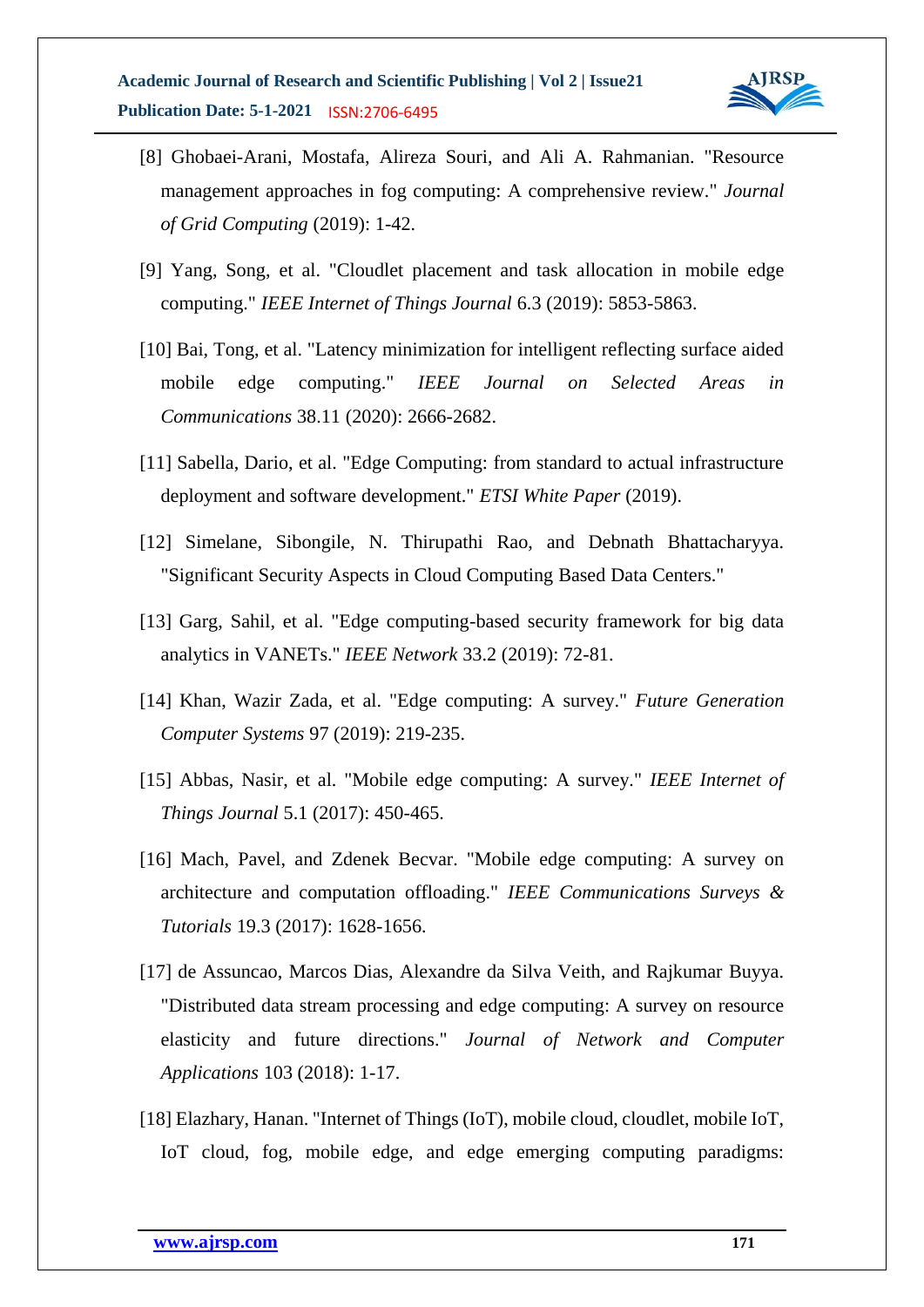

Disambiguation and research directions." *Journal of Network and Computer Applications* 128 (2019): 105-140.

- [19] Tabrizchi, Hamed, and Marjan Kuchaki Rafsanjani. "A survey on security challenges in cloud computing: issues, threats, and solutions." *The Journal of Supercomputing* (2020): 1-40.
- [20] Rajabion, Lila, et al. "Healthcare big data processing mechanisms: the role of cloud computing." *International Journal of Information Management* 49 (2019): 271-289.
- [21] Chanal, Poornima M., and Mahabaleshwar S. Kakkasageri. "Security and Privacy in IoT: A Survey." *Wireless Personal Communications* 115.2 (2020): 1667-1693.
- [22] Krämer, Michel, Sven Frese, and Arjan Kuijper. "Implementing secure applications in smart city clouds using microservices." *Future Generation Computer Systems* 99 (2019): 308-320.
- [23] Khan, Muhammad Khurram, et al. "IEEE Access Special Section Editorial: Mobile Edge Computing and Mobile Cloud Computing: Addressing Heterogeneity and Energy Issues of Compute and Network Resources." *IEEE Access* 8 (2020): 163769-163774.
- [24] Alkhalaileh, Mohammad, et al. "Data-intensive application scheduling on mobile edge cloud computing." *Journal of Network and Computer Applications* 167 (2020): 102735.
- [25] Gill, Sukhpal Singh, et al. "Transformative effects of IoT, Blockchain and Artificial Intelligence on cloud computing: Evolution, vision, trends and open challenges." *Internet of Things* 8 (2019): 100118.
- [26] Schmitt, Daryl W. "A Framework for Cyber Vulnerability Assessments of InfiniBand Networks." (2019).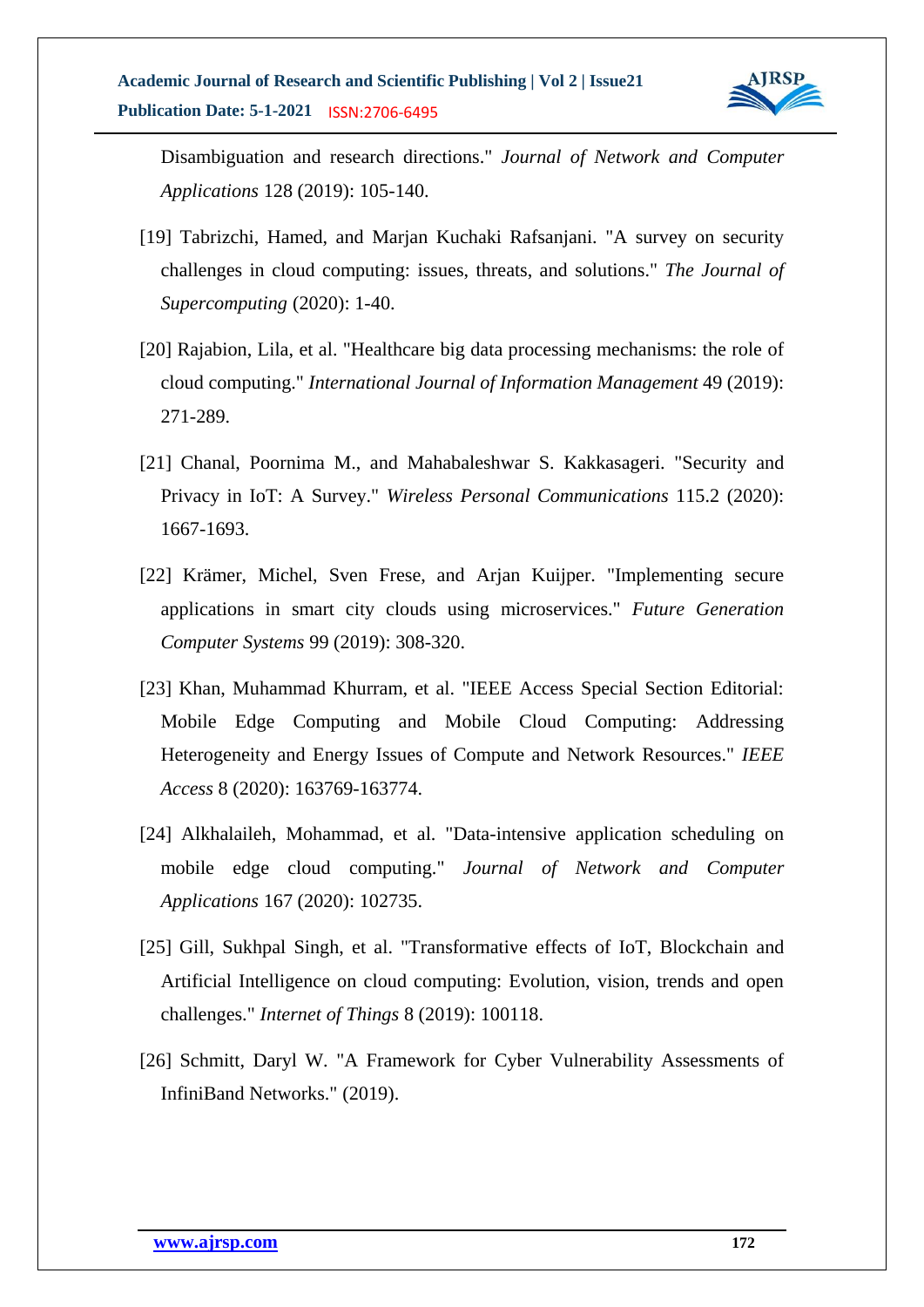

- [27] Hezavehi, Sasha Mahdavi, and Rouhollah Rahmani. "An anomaly-based framework for mitigating effects of DDoS attacks using a third party auditor in cloud computing environments." *Cluster Computing* (2020): 1-19.
- [28] Vishwakarma, Ruchi, and Ankit Kumar Jain. "A survey of DDoS attacking techniques and defence mechanisms in the IoT network." *Telecommunication Systems* 73.1 (2020): 3-25.
- [29] Kumar, Rakesh, and Rinkaj Goyal. "On cloud security requirements, threats, vulnerabilities and countermeasures: A survey." *Computer Science Review* 33 (2019): 1-48.
- [30] Thaduri, Adithya, et al. "Cybersecurity for eMaintenance in railway infrastructure: risks and consequences." *International Journal of System Assurance Engineering and Management*10.2 (2019): 149-159.
- [31] Gou, Zhaolong, Shingo Yamaguchi, and B. B. Gupta. "Analysis of various security issues and challenges in cloud computing environment: a survey." *Identity Theft: Breakthroughs in Research and Practice*. IGI Global, 2017. 221-247.
- [32] Zhang, Tianwei. *Detection and mitigation of security threats in cloud computing*. Diss. Princeton University, 2017.
- [33] Ogonji, Mark Mbock, George Okeyo, and Joseph Muliaro Wafula. "A survey on privacy and security of Internet of Things." *Computer Science Review* 38 (2020): 100312.
- [34] Dey, Nilanjan, et al., eds. *Big data analytics for intelligent healthcare management*. Academic Press, 2019.
- [35] Sridhar, S., and S. Smys. "A survey on cloud security issues and challenges with possible measures." *International Conference on Inventive Research in Engineering and Technology*. Vol. 4. 2016.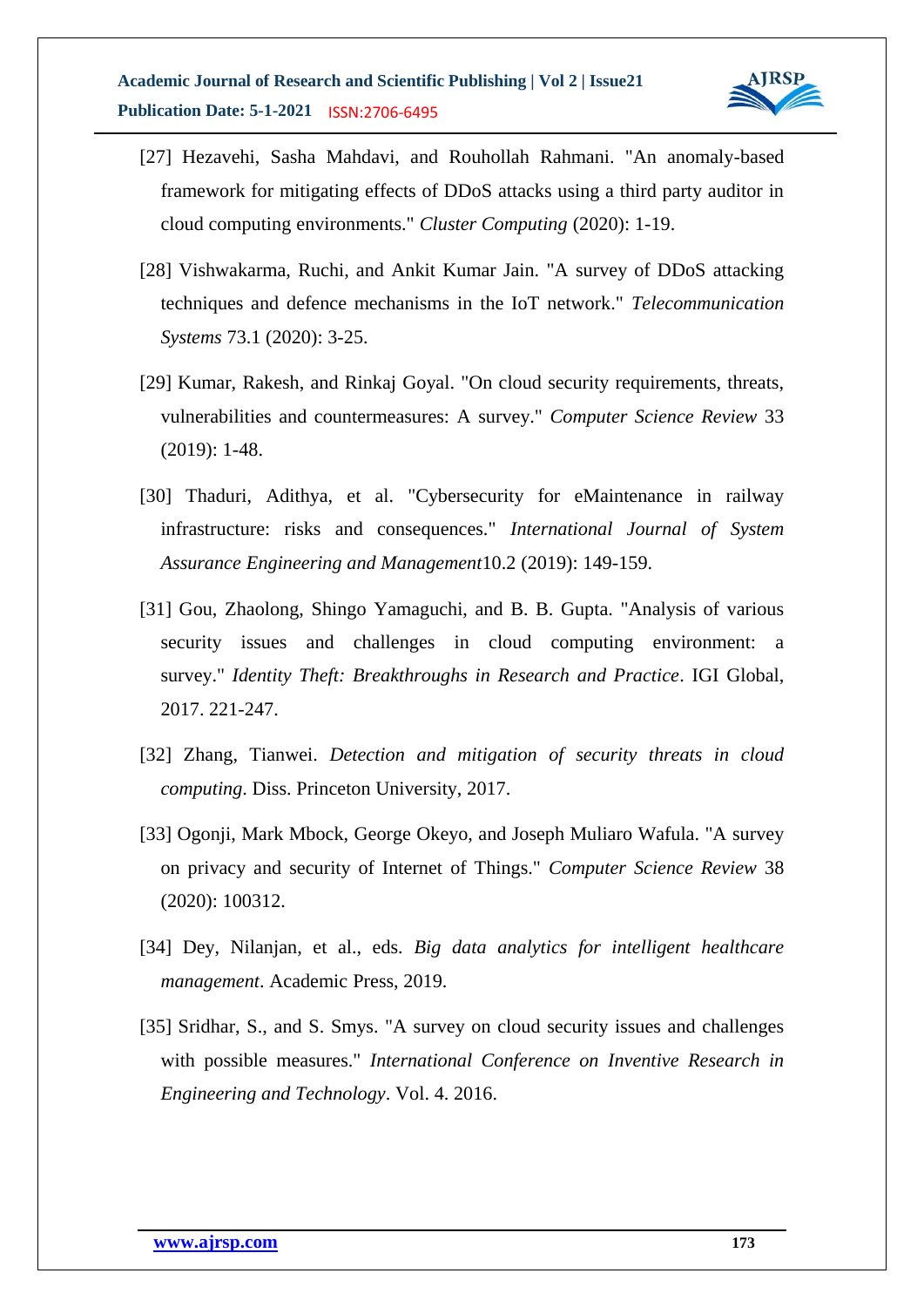

- [36] Kumar, Shyam Nandan, and Amit Vajpayee. "A survey on secure cloud: security and privacy in cloud computing." *American Journal of Systems and Software* 4.1 (2016): 14-26.
- [37] Raji, Abdulmajeed Atoyebi, and Murtada Malik Adam Elhaj. "Enhancing Public Cloud Security by Developing a Model For User Authentication and Data Integrity Checking."
- [38] Kalkan, Kubra, Gurkan Gur, and Fatih Alagoz. "Defense mechanisms against DDoS attacks in SDN environment." *IEEE Communications Magazine* 55.9 (2017): 175-179.
- [39] Zhang, Haoyu. "Resource Management for Advanced Data Analytics at Large Scale." (2018).
- [40] Yousefpour, Ashkan, et al. "All one needs to know about fog computing and related edge computing paradigms: A complete survey." *Journal of Systems Architecture* 98 (2019): 289-330.
- [41] Sookhak, Mehdi, et al. "Fog vehicular computing: Augmentation of fog computing using vehicular cloud computing." *IEEE Vehicular Technology Magazine* 12.3 (2017): 55-64.
- [42] Wang, Haoxin, et al. "Architectural Design Alternatives based on Cloud/Edge/Fog Computing for Connected Vehicles." *IEEE Communications Surveys & Tutorials* 22.4 (2020): 2349-2377.
- [43] Adelaar, R. L. *Cloud computing technology in manufacturing firms-Identifying adoption factors, challenges, and corresponding solutions*. MS thesis. 2020.
- [44] Aazam, Mohammad, Sherali Zeadally, and Khaled A. Harras. "Offloading in fog computing for IoT: Review, enabling technologies, and research opportunities." *Future Generation Computer Systems* 87 (2018): 278-289.
- [45] Oliveira, Fábio, et al. *A cloud-native monitoring and analytics framework*. Technical Report RC25669, IBM Research, 2017.